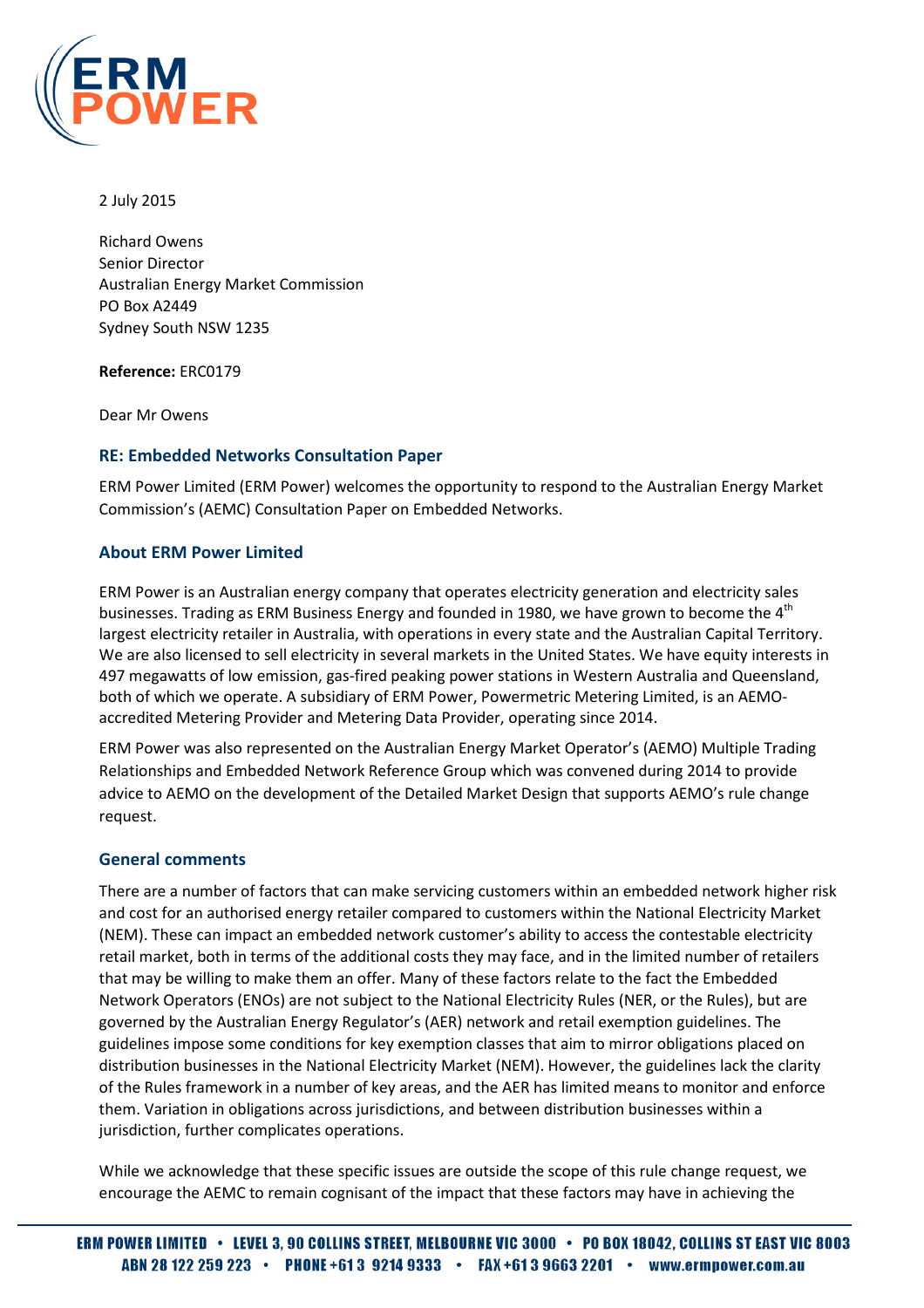

objective of facilitating greater competition for embedded network customers in an efficient manner, and to seek options to also address these where possible.

In that context, ERM Power is supportive of the proposed change to the NER. More specifically, we believe that establishment of an Embedded Network Manager (ENM) role to undertake network functions, and market and business-to-business (B2B) communications is likely to reduce the costs of authorised retailers servicing embedded network customers. We agree that this would facilitate greater retail competition for embedded network customers in those jurisdictions where competition currently exists. However there are still a number of risks to authorised retailers that have not been clearly addressed under the proposal and Consultation Paper, although we consider them within scope. The submission that follows focusses on these areas rather than responding to each of the consultation questions directly.

We also welcome the AEMC's consideration of consequential changes to the National Energy Retail Law and National Electricity Retail Rules to address current regulatory gaps that may be exacerbated as more embedded network customers choose to engage with authorised retailers. As specific proposals to address these issues have not been put forward in the rule change request, we address each of these specifically in our submission.

Please contact me if you would like to discuss this submission further.

Yours sincerely,

[signed]

Jenna Polson Manager, Regulatory Affairs 03 9214 9347 - jpolson@ermpower.com.au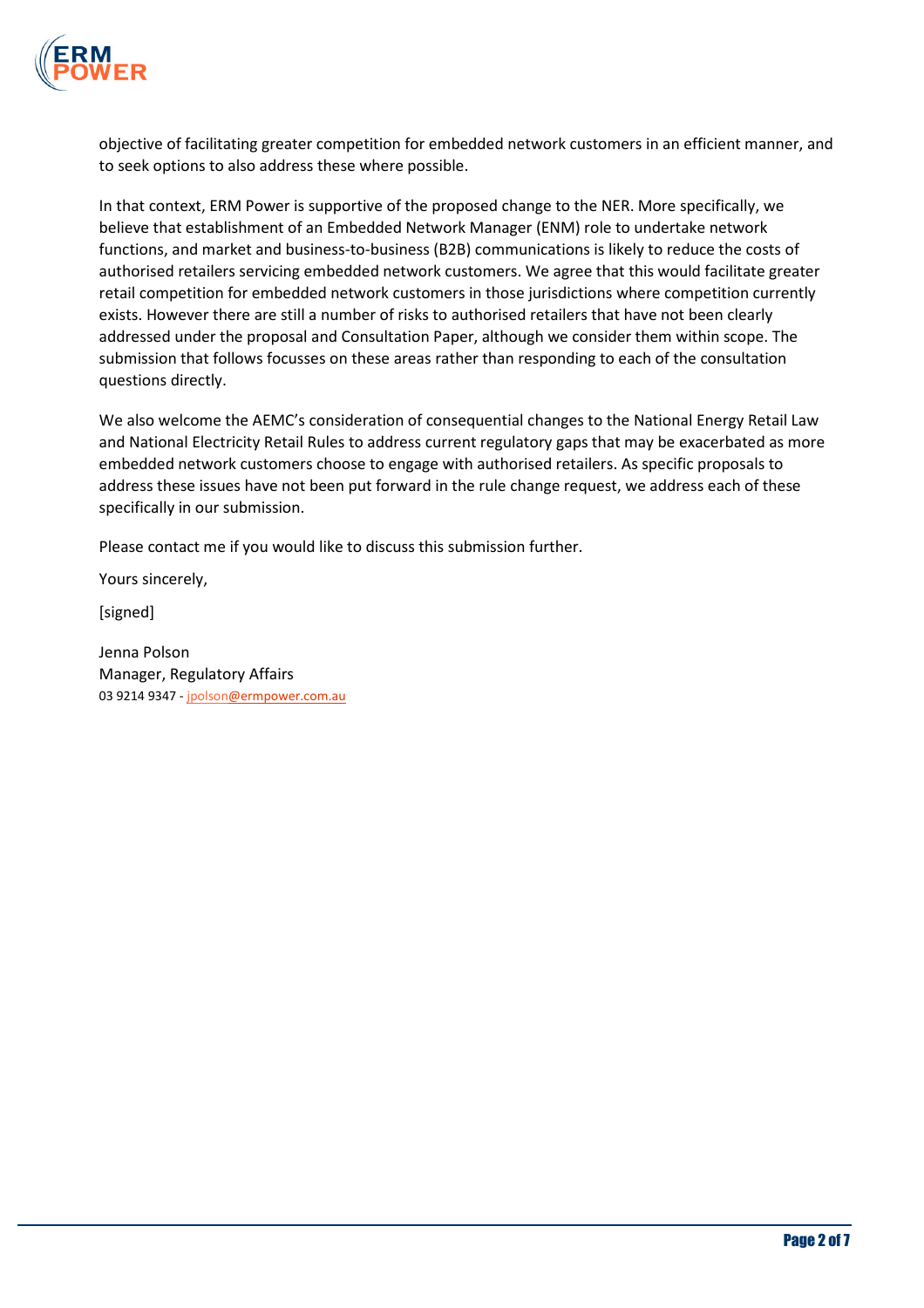

## PROPOSED CHANGES TO THE NER

## Disconnection and life support

The Detailed Market Design specifies that the ENM would be responsible for communicating life support requirements for on-market children, and also for B2B communications relating to de-energisation and re-energisation (with the ENO responsible for performing these services). However the proposal does not appear to comment on how disconnection of supply at a child connection point should occur.

Currently, embedded network children connection points are not physically disconnected from the embedded network. The only way supply can cease at a child connection point is where the parent connection point is disconnected from the distribution network. Where an authorised retailer seeks to end supply of an on-market embedded network child (for example, in response to a move-out, nonpayment or illegal use) the status of the child connection point is set to "de-energised" in MSATS. If electricity continues to pass through that child connection point, it will not be subtracted from the parent's load. The effect of this is that the parent's load is increased to include this usage. This increases the cost to the parent customer, and such sudden changes to the parent's load profile may be a material risk to the parent's retailer.

With the proposed establishment of the ENM role, we believe that the option for physical disconnection of embedded network children should also be introduced. The ENM would be able to receive market communications in relation to the request for disconnection, and pass this onto the ENO to effect the disconnection from the embedded network.

The proposal to introduce obligations on the ENM relating to life support communications also reduces the risk of enabling physical disconnection. We recommend these communications are not restricted to the retailer supplying the parent connection point, but that the distribution business is also notified. It is important that the distribution business is able to treat the parent connection point as a life support customer where at least one of the children connection points has life support requirements, to ensure the child is not inadvertently disconnected.

We note the draft determination on metering competition also allows a retailer to arrange for reenergisation and de-energisation directly with the Metering Coordinator (MC) for a site, which we understand would also apply to on-market embedded network children. The interaction between the MC and ENM roles needs to be carefully considered to ensure that re-energisation and de-energisation can occur safely and efficiently when required.

## **Metering**

Discrepancies between metering requirements for off-market and on-market embedded network children continues to be a barrier to retail competition for embedded network children. Under the AER's Electricity Network Service Provider Registration Exemption Guideline, all new or reconfigured metering installations within an embedded network are required to be compliant with the requirements of the National Measurement Act, and the accuracy requirements of the NER. However, off-market metering installations are not required to be maintained in accordance with the NER's stringent maintenance, testing and inspection regime. There is also no requirement for off-market metering installations to be serviced by AEMO-accredited Metering Providers and Metering Data Providers.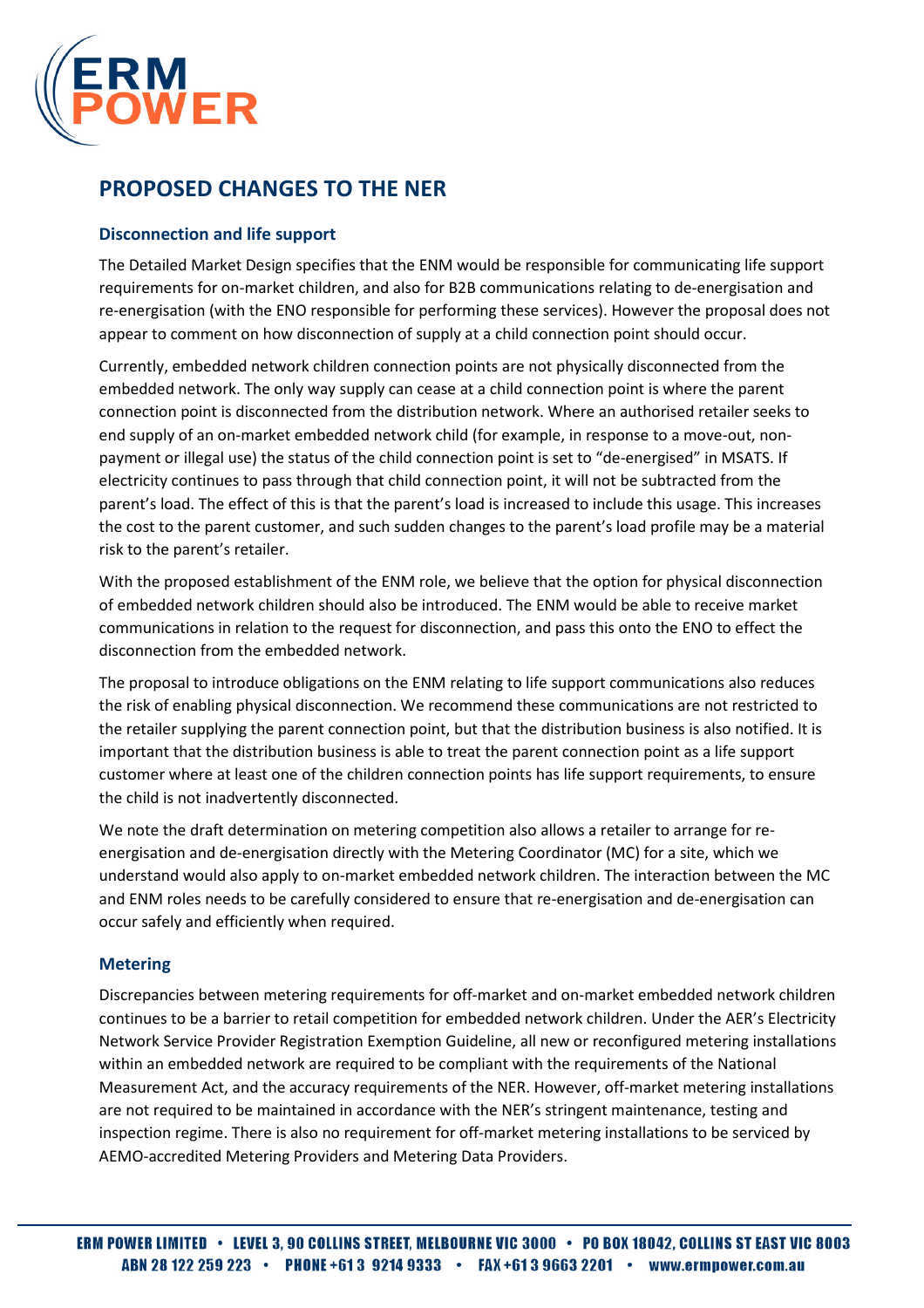

These differences in requirements for off- and on-market embedded network children mean that an offmarket customer considering an offer from an authorised retailer is likely to face:

- 1. an upfront cost to upgrade or replace the metering installation at the site, as it is unlikely to have been maintained in a state compliant with the NER; and
- 2. higher ongoing metering charges, as services are provided by AEMO-accredited metering service providers (who have additional obligations, system requirements etc. compared to nonaccredited providers).

These additional costs can be significant enough to dissuade a customer from engaging with authorised retailer.

Further, where the accuracy of off-market metering installations is not maintained appropriately, the correct level of consumption may not be recorded. This can result in real cost impacts for the off-market child and/or the embedded network parent, as well as parties with a financial interest in these sites. It also means that should an off-market customer choose to contract with an authorised retailer and have a new (more accurate) meter installed, they may experience bill shock where their correct consumption level is higher than what had previously been recorded. This was a common experience in Victoria where small customers replaced their aged basic meters with more accurate Advanced Metering Infrastructure.

ERM Power supports the recommendation made in the rule change request to update the AER's Electricity Network Service Provider Registration Exemption Guideline to require metering installations at off-market embedded network connection points to comply with the inspection and testing regime under the NER. Additionally, we recommend that off-market connection points are required to be serviced by AEMO-accredited metering service providers. These changes will reduce the cost-barrier to retail competition for embedded network children, while also improving the accuracy of recorded consumption in embedded networks.

## NMI status codes for off-market children

In the Detailed Market Design, it is proposed that a new National Meter Identifier (NMI) status code is introduced to denote an off-market child (that may have previously been on-market). The stated intention is to indicate that the data available for the site may not be current and current market obligations to maintain/provide data are removed.

ERM Power opposes the introduction of a new NMI status code for this purpose. We do not believe this new status code is required, because:

- 1. an embedded network child would be discernible from NEM customers by the presence of an embedded network code included in MSATS for this connection point; and
- 2. use of the existing "de-energised" status would indicate to participants that the site is not currently active in the market (albeit active within the embedded network).

We believe this is sufficient to cause participants to verify the accuracy of NMI standing data before seeking to participate with respect to these connections points. The addition of a new NMI status code is likely to be particularly costly to implement, because NMI status codes have a very high number of dependencies within participant systems. We recommend the aspect of the proposed design is not adopted.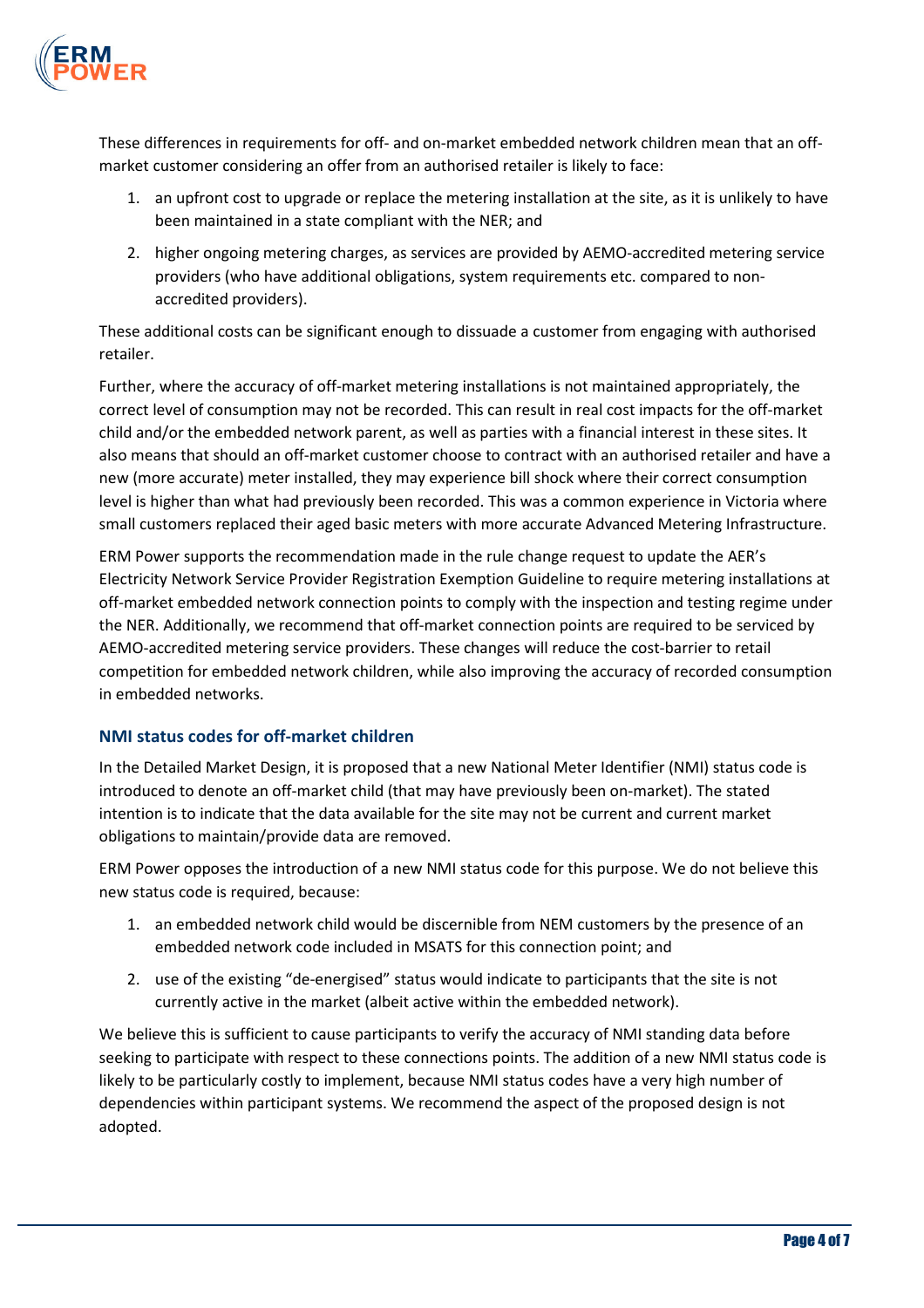

# CORRESPONDING CHANGES TO THE NERR AND NERL

While the rule change request did not propose specific changes to the National Electricity Retail Rules (NERR) or the National Energy Retail Law (NERL), we welcome the AEMC's consideration of these instruments in light of the proposed framework. The issues discussed in section 5.4 of the Consultation Paper are an existing source of uncertainty and risk for ERM Power, as an authorised retailer supplying embedded network customers. This is only likely to increase as the number of embedded network children seeking to access the retail market increases. Addressing these issues would to provide greater confidence to the authorised retailers, and support the development of a competitive market for retail services for embedded network children.

As the Consultation Paper does not propose solutions to the issues raised, below we provide feedback on our understanding of the current regulatory requirements for the sale of energy to embedded network children, and outline potential solutions for the AEMC's consideration.

## Obligation to offer

In the NEM, the last retailer to service a connection point has an obligation to make a standing offer available to that customer. This ensures that where a customer has not actively chosen a market offer, electricity may continue to be supplied and billed according to fair and reasonable terms.

Condition 1 of the AER's Exempt Selling Guideline states that an exempt person cannot refuse to sell energy to a customer who meets the criteria for the applicable exemption class (except in accordance with relevant disconnection provisions). However, once a customer has chosen an authorised retailer, this obligation to supply shifts to their retailer of choice. The NERR requires that if an energy supply agreement with an authorised retailer ends and is not replaced with another market contract, the retailer is then required to offer the customer a standing offer contract. We understand an authorised retailer would also have an obligation to offer in a scenario where their NEM customer is retrospectively added to an embedded network (a brownfield conversion). The requirements relating to the detail of this offer are discussed further below.

## Network charges

Network charges relating to the operation of an embedded network must be paid to the ENO, and in general the ENO continues to collect these charges from an on-market customer (although some retailers may choose to collect these on the ENO's behalf).

As outlined in the Consultation Paper, NEM standing offer rates include both energy charges and network charges associated with the operation of the distribution network. If a retailer does not offer an energyonly standing offer, then a bundled standing offer would apply, under which the customer would pay for both distribution network charges (payable to the retailer) and embedded network charges (payable to the ENO). Of course the retailer would be responsible for communicating the features of this offer to the customer to enable their informed choice about whether to take up that offer, seek an alternative (perhaps energy-only) offer from another retailer, or to contract with the ENO for its electricity supply.

It is important that offering energy-only products remains a commercial decision for each authorised retailer, and is not mandated in these scenarios. Establishing the capacity to offer an energy-only product may require different system, process and contractual requirements compared to bundled offers. Each retailer should be free to consider the costs and benefits of offering these products to embedded network children, just as they would when assessing the business case for targeting any other customer segment.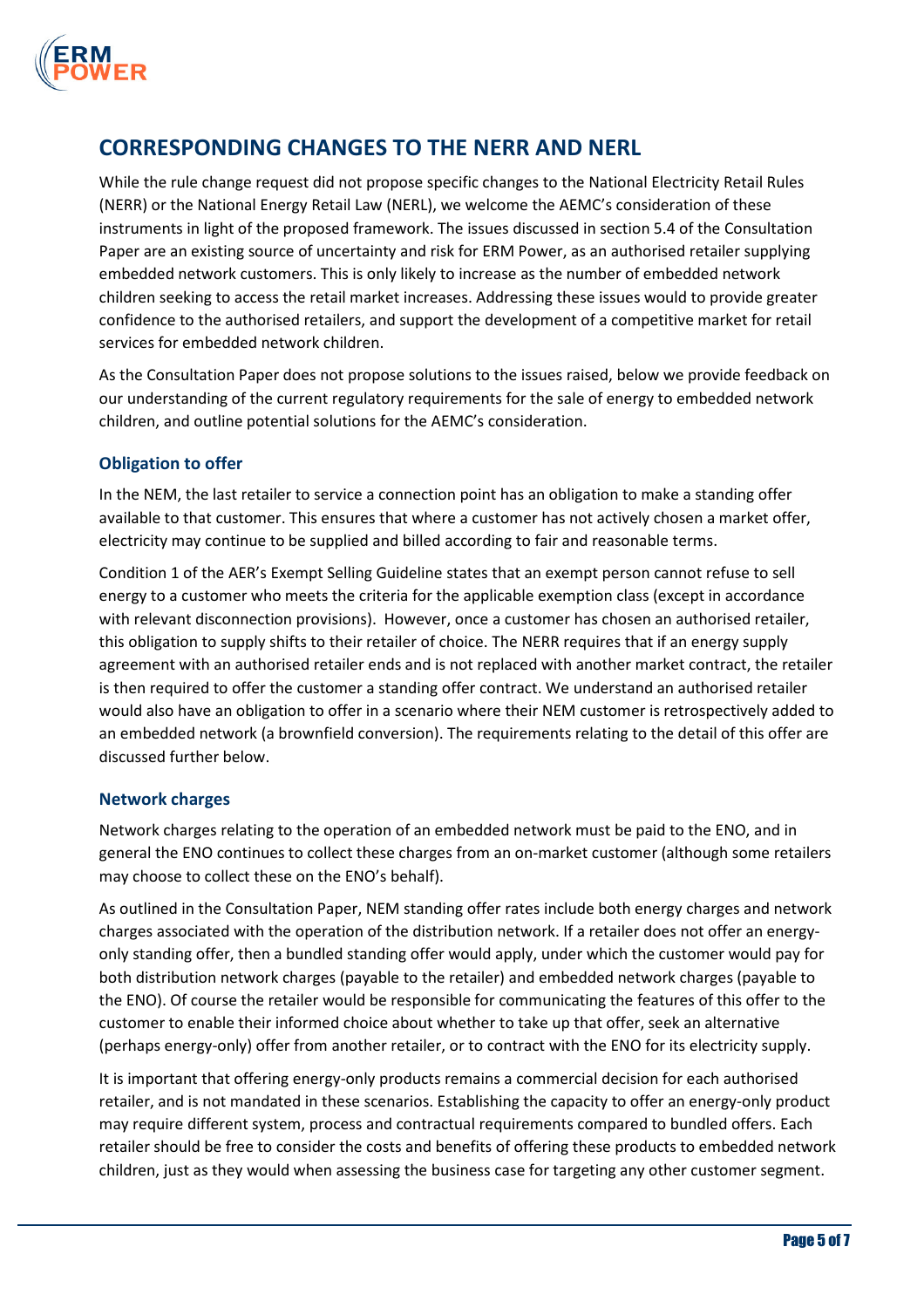

#### Standard contract terms

The Consultation Paper highlights that some of the model terms and conditions required to comprise an authorised retailer's standing offer contract are not appropriate for customers within an embedded network, because they reference the distribution business in a manner that would not be applicable. We believe that the most appropriate solution is for the AEMC to amend the model terms and conditions to differentiate distributor, ENO and ENM obligations for on-market embedded network children so these terms and conditions could apply in either NEM or embedded network contexts.

#### Explicit informed consent

The NERL currently only requires an authorised retailer to gain explicit informed consent when transferring a small customer from another authorised retailer (and when entering into a market offer contract). The Consultation Paper highlights that there is no current requirement to gain explicit informed consent for transfers between authorised retailers and ENOs when the customer enters into a standing offer.

While not explicitly required, we expect it would be highly unlikely in practise for an authorised retailer to not obtain explicit informed consent to transfer a customer from ENO supply, on the basis that the ENO is not an authorised retailer. Nonetheless, it is appropriate to clarify this in the NERL. We therefore recommend that clause 38 of the NERL is amended to state that explicit informed consent is also required in transactions relating to the transfer of a customer from an exempt seller.

The requirement for an ENO to gain explicit informed consent exists in the AER's Exempt Selling Guideline. Our understanding of this Guideline is that explicit informed consent must be gained by an ENO where:

- 1. the ENO has sold energy to a group of small customers under one agreement (in this case, explicit informed consent must be gained for each individual customer); and
- 2. customers in brownfield sites.

ERM Power agrees that explicit informed consent should be obtained for these customer transfers. We also recommend the Guideline be amended to also require the ENO to gain explicit informed consent from customers who choose to switch from an authorised retailer back to ENO-supply (in cases other than brownfield conversions, where explicit informed consent is already required).

## Contents of bills

The NERR places an obligation on authorised retailers to prepare a bill so that a small customer can easily verify that the bill conforms to their customer retail contract, and to include certain particulars in a bill for a small customer. This included the tariffs and charges applicable to the customer. The AEMC rightly suggests that in cases where the retailer is not collecting network charges, it would not be in a position to comply with this requirement. ERM Power recommends that clause 25 of the NERR is amended to specify that these obligations only apply to the charges that the retailer is collecting from the customer. We do not believe it is appropriate for retailers to be expected to comply with these requirements for charges that are collected by other parties.

Clause 25 of the NERR also requires a 24-hour telephone number of the distribution business to be included on the bill, as well as the name of the distribution business, for fault enquiries and emergencies. ERM Power emphasises that, while other references to the distribution business are not appropriate for embedded network customers, it is appropriate for the distribution business's telephone number to be